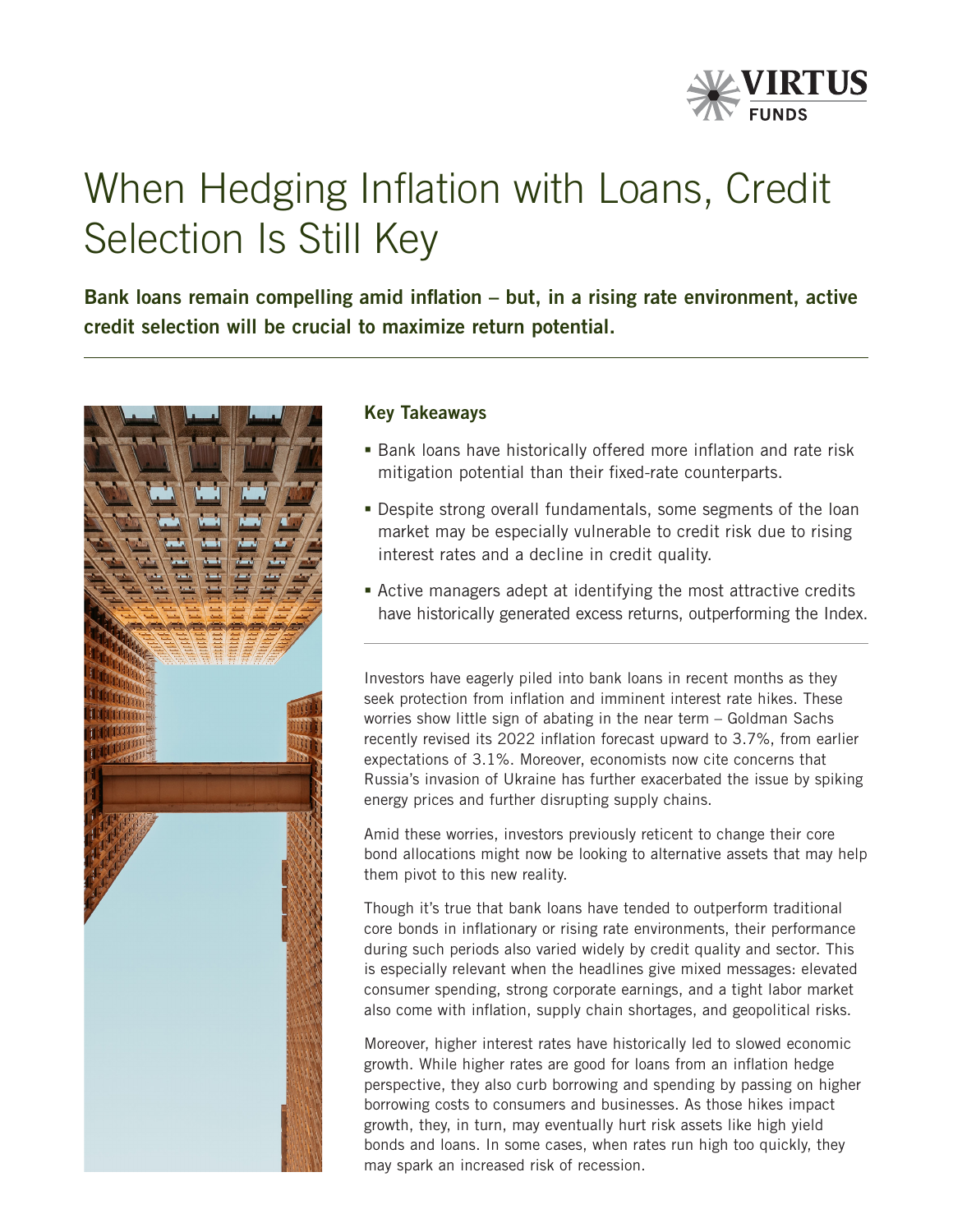Careful credit selection will be critical to help ensure investors are able to seize on the structural advantages of bank loans and the segments of the economy that are still thriving, while avoiding potential credit risks and credits that are impacted by slower growth and inflation.

## Inflation and rising rates may expose market winners and losers

Bank loans are well-positioned to act as a potential hedge against inflation compared with longer-duration, fixedrate instruments because their floating rates, which reset every one to three months, enable their interest payments to increase as rates rise.

However, the fallout from COVID and the resulting Fed stimulus has had an outsize impact on supply chains, labor markets, and consumer behavior within certain industries.

For example, hospitals and airlines are especially hurt by tight labor markets. Hospitals face chronic labor shortages as roughly one in five healthcare workers quit their jobs during the pandemic. Meanwhile, airlines continue to struggle to rebuild their workforce post-COVID, offering costly signing bonuses to entice new workers.

On top of these challenges, the disruption of global supply chains caused by the pandemic – particularly the string of factory lockdowns in China – has revealed vulnerabilities around companies' reliance on specific suppliers to procure critical materials. As companies move to restructure these bottlenecks, some market winners and losers may emerge.

Inflation-impacted sectors like autos, packaging, food and beverage, and retail are more at risk of being affected by these ongoing issues – particularly companies that largely depend on sourcing in Asia. Sectors that rely less on supply chains, such as gaming and technology, may fare better.

Identifying industries more insulated from inflationary pressures may help give investors a distinct advantage over a passive strategy linked to the loan Index.

## Amid strong fundamentals, warning signs point to potential volatility in certain sectors

Despite current challenges with inflation, there is evidence to suggest that loans will benefit from a relatively strong macroeconomic backdrop. Thus far, economists have forecast above-average GDP for the year, and because bank loans are enjoying both strong demand from investors and strong supply from issuers, the technical environment is expected to remain supportive. Leveraged loan default rates are also at close to record lows, at 0.19%.

Nevertheless, the positive momentum propelled by strong Fed support, the post-COVID reopening, and a strong macroeconomic backdrop may be showing signs of slowing down.



### UPGRADE/DOWNGRADE RATIO – ROLLING 3-MONTH

Source: LCD (Leveraged Commentary & Data). As of March 31, 2022.

As the Fed signals a pivot to tightening, wage inflation persists, and the macroeconomic backdrop grows more volatile, the credit upgrade/downgrade ratio, which was positive for 12 straight months, is starting to incline more towards 1-to-1 parity (see above).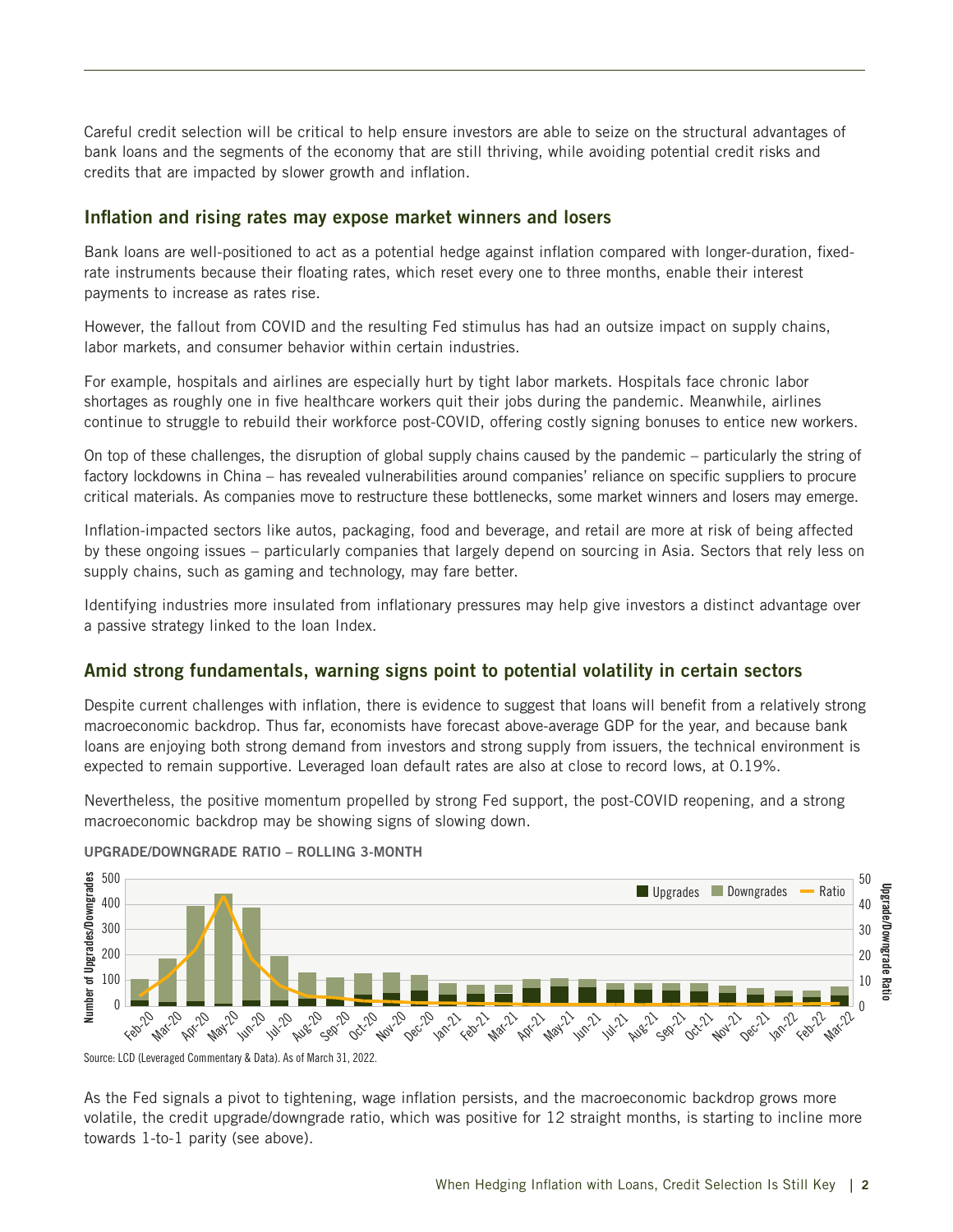Additionally, a higher portion of total leveraged loan volumes are now made up of B- or CCC-or-below rated credits than before, making the market riskier than it was a year ago. Covenant-lite deals that set looser restrictions on borrowers have also become a larger share of the total outstanding volume.

## COVENANT-LITE AND SINGLE-B LOANS HAVE BECOME A LARGER PORTION OF THE MARKET

| Date                           | <b>March 2010</b> | <b>March 2015</b> | <b>March 2022</b> |
|--------------------------------|-------------------|-------------------|-------------------|
| Total Outstanding (\$b)        | \$510.76          | \$837.86          | \$1,390,45        |
| Market Value Outstanding (\$b) | \$467.49          | \$812.54          | \$1,357.06        |
| <b>Number of Facilities</b>    | 731               | 938               | 1191              |
| % of Cov Lite Loans (at Par)   | 17.85%            | 61.31%            | 88.02%            |

## Breakdown by Facility Rating (at Market Value)

| A           | 0.00%  | 0.00%  | 0.00%  |
|-------------|--------|--------|--------|
| А-          | 0.00%  | 0.00%  | 0.00%  |
| BBB+        | 0.21%  | 0.00%  | 0.00%  |
| <b>BBB</b>  | 2.11%  | 2.58%  | 0.48%  |
| BBB-        | 3.10%  | 5.51%  | 5.79%  |
| $BB+$       | 8.02%  | 8.96%  | 6.31%  |
| <b>BB</b>   | 13.08% | 11.86% | 5.50%  |
| BB-         | 12.94% | 15.05% | 11.58% |
| $B+$        | 19.83% | 20.07% | 12.97% |
| B           | 8.24%  | 21.02% | 27.56% |
| <b>B-</b>   | 10.68% | 5.58%  | 22.91% |
| $CCC +$     | 2.32%  | 3.93%  | 2.91%  |
| ccc         | 1.29%  | 0.69%  | 1.77%  |
| CCC-        | 1.12%  | 0.00%  | 0.17%  |
| cc          | 0.34%  | 0.00%  | 0.06%  |
| $\mathsf c$ | 0.03%  | 0.00%  | 0.00%  |
| D           | 6.18%  | 2.11%  | 0.18%  |
| <b>NR</b>   | 10.53% | 2.64%  | 1.80%  |
|             |        |        |        |

As of March 31, 2022. Source: Leveraged Commentary and Data (LCD), S&P LSTA Leveraged Loan Index.



## VOLUME: NEW-ISSUE COVENANT-LITE LOANS

As of December 31, 2021. Source: Leveraged Commentary & Data (LCD).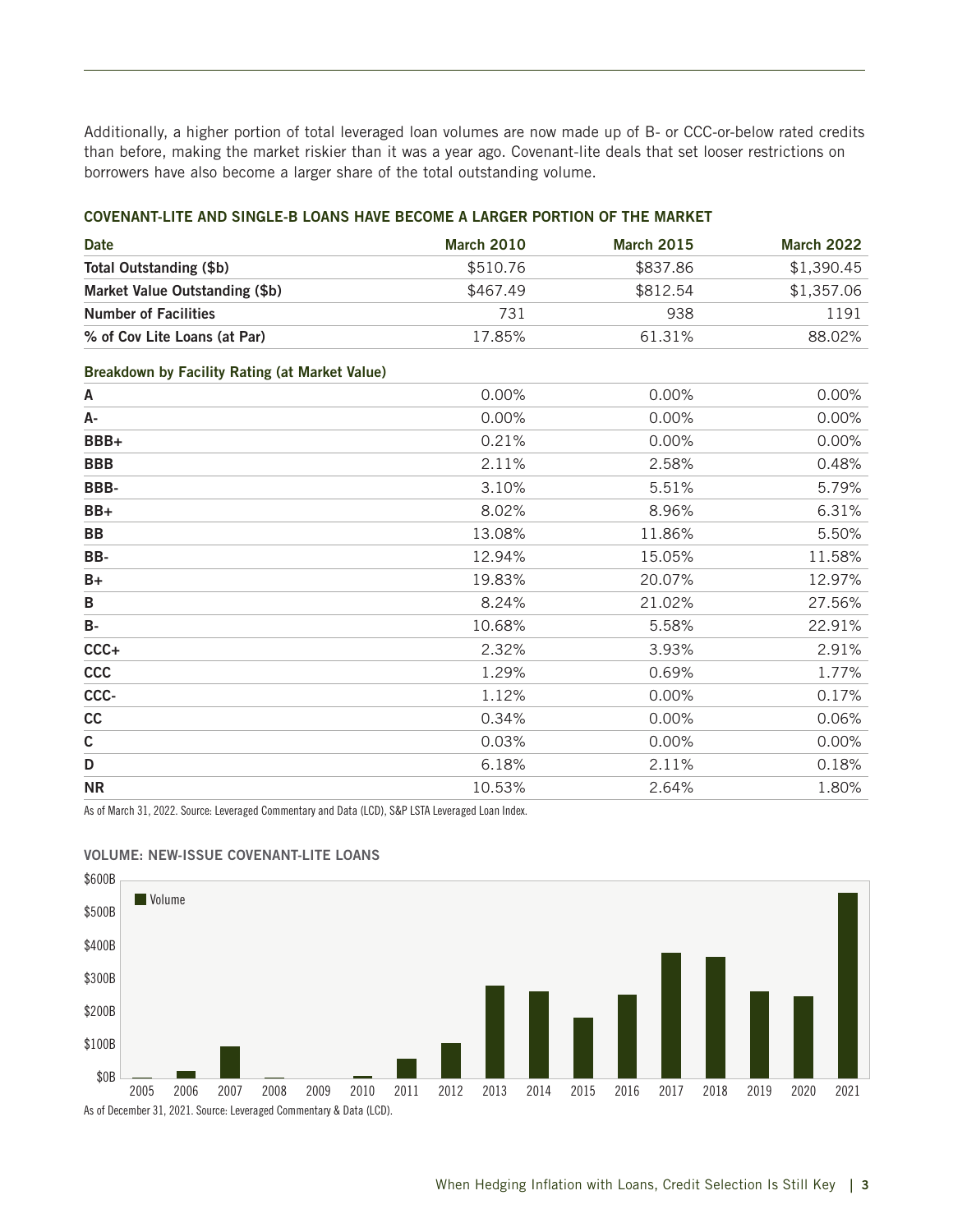And though most leveraged loan borrowers still maintain adequate interest rate coverage and retain the ability to service their debts, borrowers at the margin, comprising 15% of the market with less than 1.5x interest coverage, may be negatively impacted as interest rates rise and growth starts to slow.



INTEREST COVERAGE RATIOS

### THE IMPACT OF 50 BPS INCREMENT RATE HIKES ON INTEREST COVERAGE BUCKETS

| No Change in EBITDA | 0 <sub>bp</sub> | 100 <sub>bp</sub> | 150 <sub>bp</sub> | 200 <sub>bp</sub> | 250 <sub>bp</sub> | 300 bp | 350 bp | $400$ bp |
|---------------------|-----------------|-------------------|-------------------|-------------------|-------------------|--------|--------|----------|
| < 1.5x              | 12.9%           | 16.5%             | 17.9%             | 21.1%             | 24.7%             | 27.2%  | 29.0%  | 31.5%    |
| $1.5x$ to $<$ 3x    | 17.6%           | 23.7%             | 27.6%             | 28.3%             | 28.7%             | 31.2%  | 32.3%  | 33.0%    |
| $3x$ to $<$ 4.5 $x$ | 16.8%           | 19.7%             | 19.0%             | 21.9%             | 20.1%             | 18.6%  | 19.4%  | 19.0%    |
| 4.5 $x$ to $<6x$    | 15.1%           | 13.6%             | 13.6%             | 11.5%             | 11.8%             | 10.8%  | 8.6%   | 6.8%     |
| >6                  | 37.6%           | 26.5%             | 21.9%             | 17.2%             | 14.7%             | 12.2%  | 10.8%  | 9.7%     |
| <b>Market</b>       | 100%            | 100%              | 100%              | 100%              | 100%              | 100%   | 100%   | 100%     |

Source: J.P. Morgan; S&P Capital IQ.

#### THE IMPACT OF FED RATE HIKES ON COVERAGE RATIOS ASSUMING DIFFERENT EBITDA GROWTH SCENARIOS

| <b>Changes in EBITDA Scenarios</b> | 0 <sub>bp</sub> | 100 <sub>bp</sub> | 150 <sub>bp</sub> | 200 <sub>bp</sub> | 250 <sub>bp</sub> | 300 bp | 350 bp | $400$ bp |
|------------------------------------|-----------------|-------------------|-------------------|-------------------|-------------------|--------|--------|----------|
| No change in EBITDA                | 3.9x            | 3.1x              | 2.8x              | 2.5x              | 2.3x              | 2.1x   | 2.0x   | 1.9x     |
| +5% change in EBITDA               | 4.1x            | 3.2x              | 2.9x              | 2.7x              | 2.4x              | 2.3x   | 2.1x   | 2.0x     |
| $+10\%$ change in EBITDA           | 4.3x            | 3.4x              | 3.1x              | 2.8x              | 2.6x              | 2.4x   | 2.2x   | 2.1x     |
| $+15\%$ change in EBITDA           | 4.5x            | 3.5x              | 3.2x              | 2.9x              | 2.7x              | 2.5x   | 2.3x   | 2.1x     |
| +20% change in EBITDA              | 4.7x            | 3.7x              | 3.3x              | 3.0x              | 2.8x              | 2.6x   | 2.4x   | 2.2x     |

Source: J.P. Morgan; S&P Capital IQ.

Still, the loan market continues to price in very low default risk – meaning investors are still anticipating that the overall outlook for risk assets remains relatively benign.

Loans continue to remain a compelling option for investors, but given that higher rates impact growth, credit selection – and, more specifically, targeting companies with strong earnings that can service their debts and successfully deleverage – will be critical to sidestep industries that are vulnerable to future potential volatility.

## Credit selection remains key to effectively navigating the current market environment

Loans remain an attractive potential hedge to combat inflation and rate risk given their floating rate structure, relatively high yield, and low duration. Strong demand within the loan market, coupled with a relatively positive outlook, make loans an attractive risk-adjusted source of potential yield for investors.

However, given ongoing uncertainties in certain areas of the market, credit selection through active management is critical to capture the potential benefits of the loan market while avoiding its potential pitfalls.